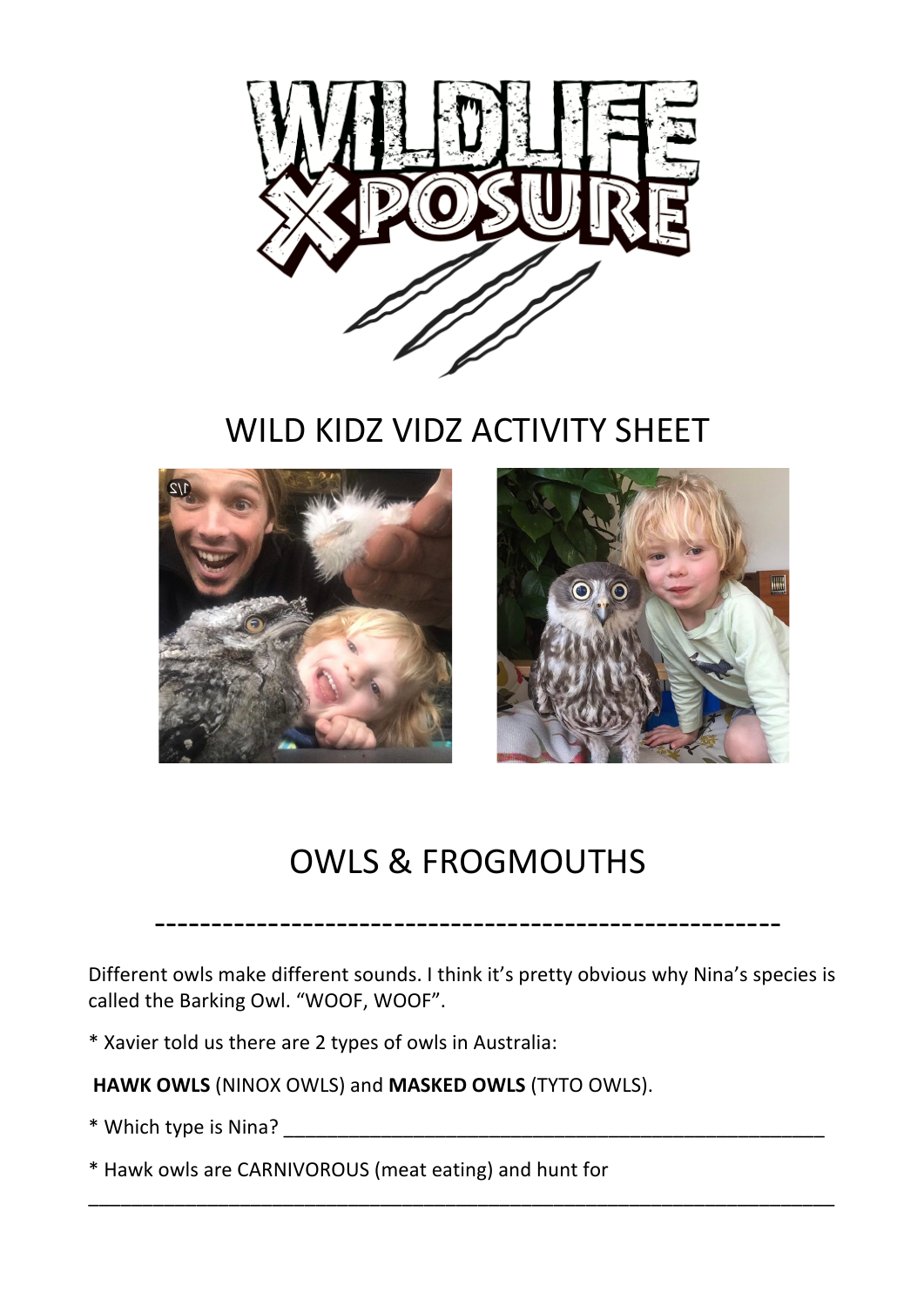\* What unique features does Nina have to help track and catch PREY? How do they use these features?

\_\_\_\_\_\_\_\_\_\_\_\_\_\_\_\_\_\_\_\_\_\_\_\_\_\_\_\_\_\_\_\_\_\_\_\_\_\_\_\_\_\_\_\_\_\_\_\_\_\_\_\_\_\_\_\_\_\_\_\_\_\_\_\_\_\_\_\_\_

\_\_\_\_\_\_\_\_\_\_\_\_\_\_\_\_\_\_\_\_\_\_\_\_\_\_\_\_\_\_\_\_\_\_\_\_\_\_\_\_\_\_\_\_\_\_\_\_\_\_\_\_\_\_\_\_\_\_\_\_\_\_\_\_\_\_\_\_\_

\* Xavier and Luca were both wearing a tough leather glove to feed Nina and Nino.

Why? \_\_\_\_\_\_\_\_\_\_\_\_\_\_\_\_\_\_\_\_\_\_\_\_\_\_\_\_\_\_\_\_\_\_\_\_\_\_\_\_\_\_\_\_\_\_\_\_\_\_\_\_\_\_\_\_\_\_\_\_\_\_\_

\* Such big eyes they have. Why? If their eyes don't move, how do owls track their food? 

\_\_\_\_\_\_\_\_\_\_\_\_\_\_\_\_\_\_\_\_\_\_\_\_\_\_\_\_\_\_\_\_\_\_\_\_\_\_\_\_\_\_\_\_\_\_\_\_\_\_\_\_\_\_\_\_\_\_\_\_\_\_\_\_\_\_\_\_\_

\_\_\_\_\_\_\_\_\_\_\_\_\_\_\_\_\_\_\_\_\_\_\_\_\_\_\_\_\_\_\_\_\_\_\_\_\_\_\_\_\_\_\_\_\_\_\_\_\_\_\_\_\_\_\_\_\_\_\_\_\_\_\_\_\_\_\_\_\_



Here is a website where you can read the Dreamtime story of Weemulee the Owl and how the owl got such big eyes.

You might find some other interesting Dreamtime stories in other places too.

It's part of the history of this land.

Owls have come to symbolise many different things in many cultures throughout the world from mystery and wisdom, to threat and power. Some Australian Aboriginal groups regard owls as the sacred spirits of women  $-$  good owls. Some other cultures regard them as witches in disguise  $-$  bad owls.

\* BARN OWLS are examples of MASKED OWLS and are the most widely found owls in the world, on every continent except  $\Box$ 

\* They have a dish shaped face which helps them do what?

| * They also have smaller claws, called | that are best suited |
|----------------------------------------|----------------------|
|----------------------------------------|----------------------|

\_\_\_\_\_\_\_\_\_\_\_\_\_\_\_\_\_\_\_\_\_\_\_\_\_\_\_\_\_\_\_\_\_\_\_\_\_\_\_\_\_\_\_\_\_\_\_\_\_\_\_\_\_\_\_\_\_\_\_\_\_\_\_\_\_\_\_\_

to catch and kill their favourite food which is \_\_\_\_\_\_\_\_\_\_\_\_\_\_\_\_\_\_\_\_\_\_\_\_\_\_\_\_\_\_\_\_\_

\* They are known as "the ultimate STEALTH (OR SILENT) PREDATOR". Why?

What special ADAPTATION do they have that gives them this incredible ability?

\_\_\_\_\_\_\_\_\_\_\_\_\_\_\_\_\_\_\_\_\_\_\_\_\_\_\_\_\_\_\_\_\_\_\_\_\_\_\_\_\_\_\_\_\_\_\_\_\_\_\_\_\_\_\_\_\_\_\_\_\_\_\_\_\_\_\_\_\_\_

\_\_\_\_\_\_\_\_\_\_\_\_\_\_\_\_\_\_\_\_\_\_\_\_\_\_\_\_\_\_\_\_\_\_\_\_\_\_\_\_\_\_\_\_\_\_\_\_\_\_\_\_\_\_\_\_\_\_\_\_\_\_\_\_\_\_\_\_\_\_